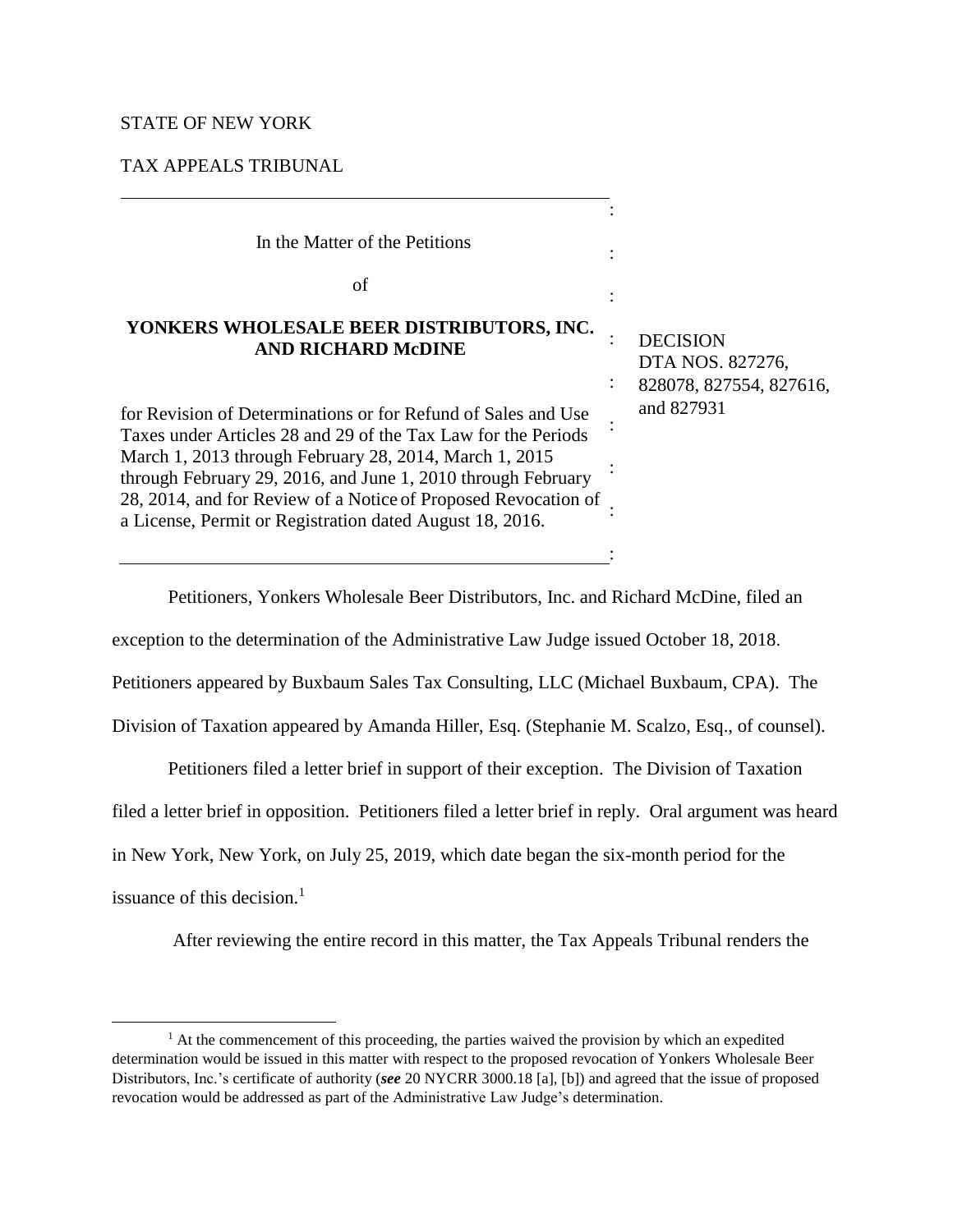following decision.

### *ISSUES*

I. Whether petitioners have established that the Division of Taxation's assessment of additional sales tax, plus penalties and interest, was improper or erroneous.

II. Whether the Division of Taxation properly imposed penalties for petitioners' failure to have filed information returns required of alcoholic beverage wholesalers for the periods at issue.

III. Whether petitioner Yonkers Wholesale Beer Distributors, Inc., has established that the proposed revocation of its certificate of authority was improper and should be canceled.

## *FINDINGS OF FACT*

We find the facts as determined by the Administrative Law Judge, except we have modified finding of fact 24 for clarity. The findings of fact as determined by the Administrative Law Judge and the modified finding of fact are set forth below.

1. Petitioner Yonkers Wholesale Beer Distributors, Inc. (Yonkers) is licensed as an alcoholic beverage wholesaler by the State Liquor Authority (SLA). In addition to being licensed as a wholesaler, Yonkers also operates a retail outlet for the sale of alcoholic beverages. Petitioner Richard McDine is Yonkers' president.

2. Pursuant to legislation enacted in 2009, every alcoholic beverage wholesaler licensed by the SLA that sells alcoholic beverages without collecting sales or use tax became required to file an annual transaction information return (information return) with the Division of Taxation (Division). The new filing requirement covered sales by alcoholic beverage wholesalers primarily to retail vendors for resale (Tax Law § 1136 [i]; *see* L 2009, ch 57, pt V-1, subpt G, eff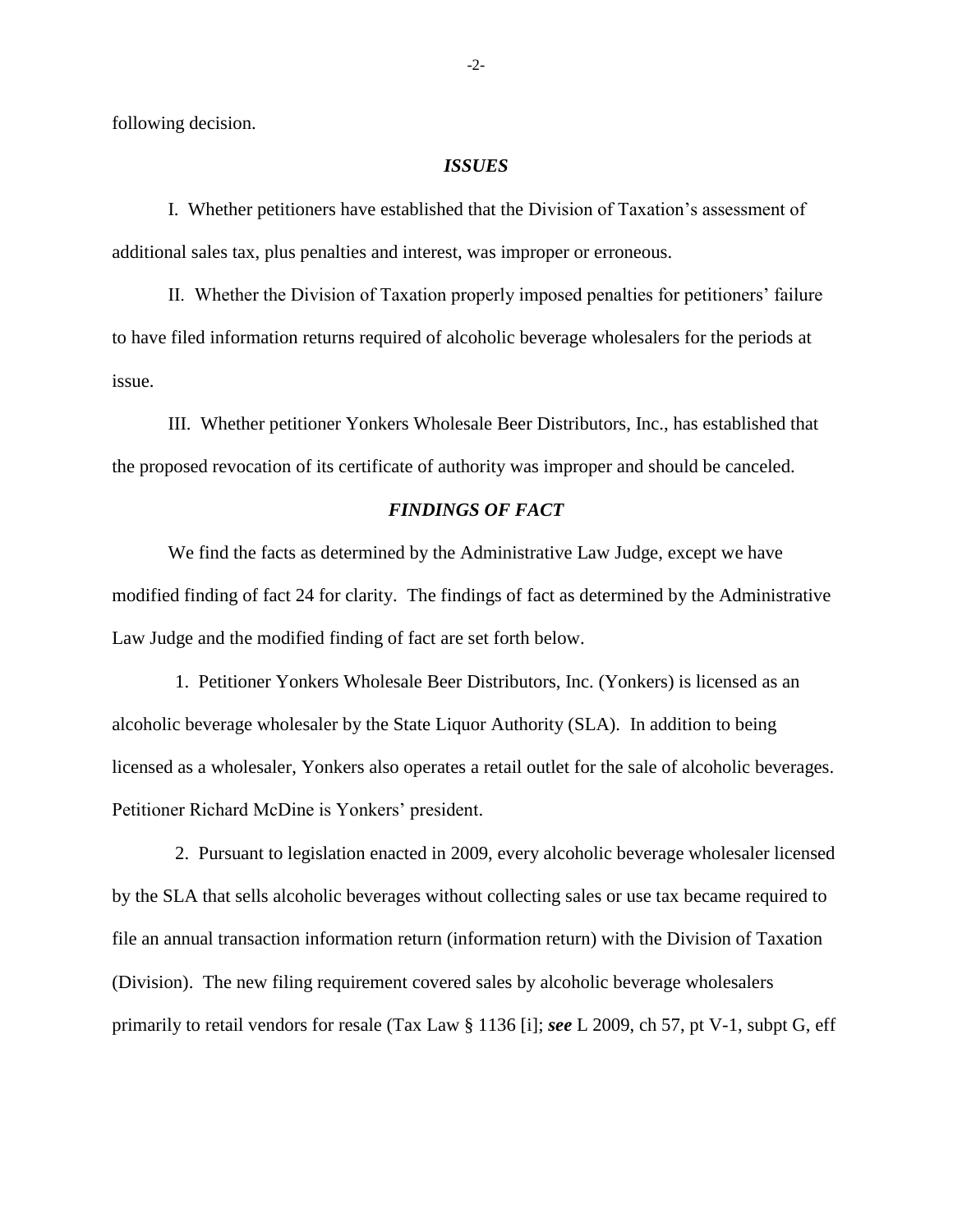April 7, 2009; *Empire State Beer Distrib. Assn., Inc. ex rel. Alcoholic Beverage Wholesalers v Patterson*, No. 09 CIV. 10339 DAB, SD NY [Mar. 1, 2010], 2010 WL 749828).

3. The first information returns required by Tax Law § 1136 (i) were due on or before September 20, 2009 and covered the period March 1, 2009 through August 31, 2009. The next information returns were due on or before March 20, 2010 and covered the period September 1, 2009 through February 28, 2010. All subsequent information returns were required to be filed on or before March 20th of each year and to cover the fiscal year period spanning March 1st of the previous year through February 28th or 29th of the then-current year.<sup>2</sup>

4. The annual information returns were (and are) required to be filed electronically through the Division's web site. The web site contains instructions describing how to file the "Annual Beer, Wine, & Liquor Wholesalers Transaction Information Return" by downloading an Excel spreadsheet template from a provided link, entering the necessary data, and then uploading the completed file to the Division's online tax system.

5. The Excel spreadsheet requires taxpayers to provide information for the period covered by the return with respect to each vendor located in New York State to whom the alcoholic beverage wholesaler made a sale without collecting sales or use tax, as follows:

a) the vendor's legal name;

 $\overline{a}$ 

- b) the vendor's doing business as (DBA) name;
- c) the vendor's SLA license address, including the city, state and zip code;
- d) the vendor's telephone number;
- e) the vendor's mailing address, including the city, state and zip code;
- f) the vendor's SLA license number;
- g) the vendor's Federal Tax Identification number (EIN);
- h) the vendor's New York State Sales Tax Identification number;
- i) the year and month of reported sales; and the total monthly net sales amount.

<sup>&</sup>lt;sup>2</sup> The fiscal year period with respect to which the required information returns are to be filed coincides with the full-year period of time encompassed by the four sales tax quarterly filing periods of March 1 through May 31, June 1 through August 31, September 1 through November 30, and December 1 through February 28 (or February 29 in leap years) (*see generally* Tax Law §§ 1134, 1136).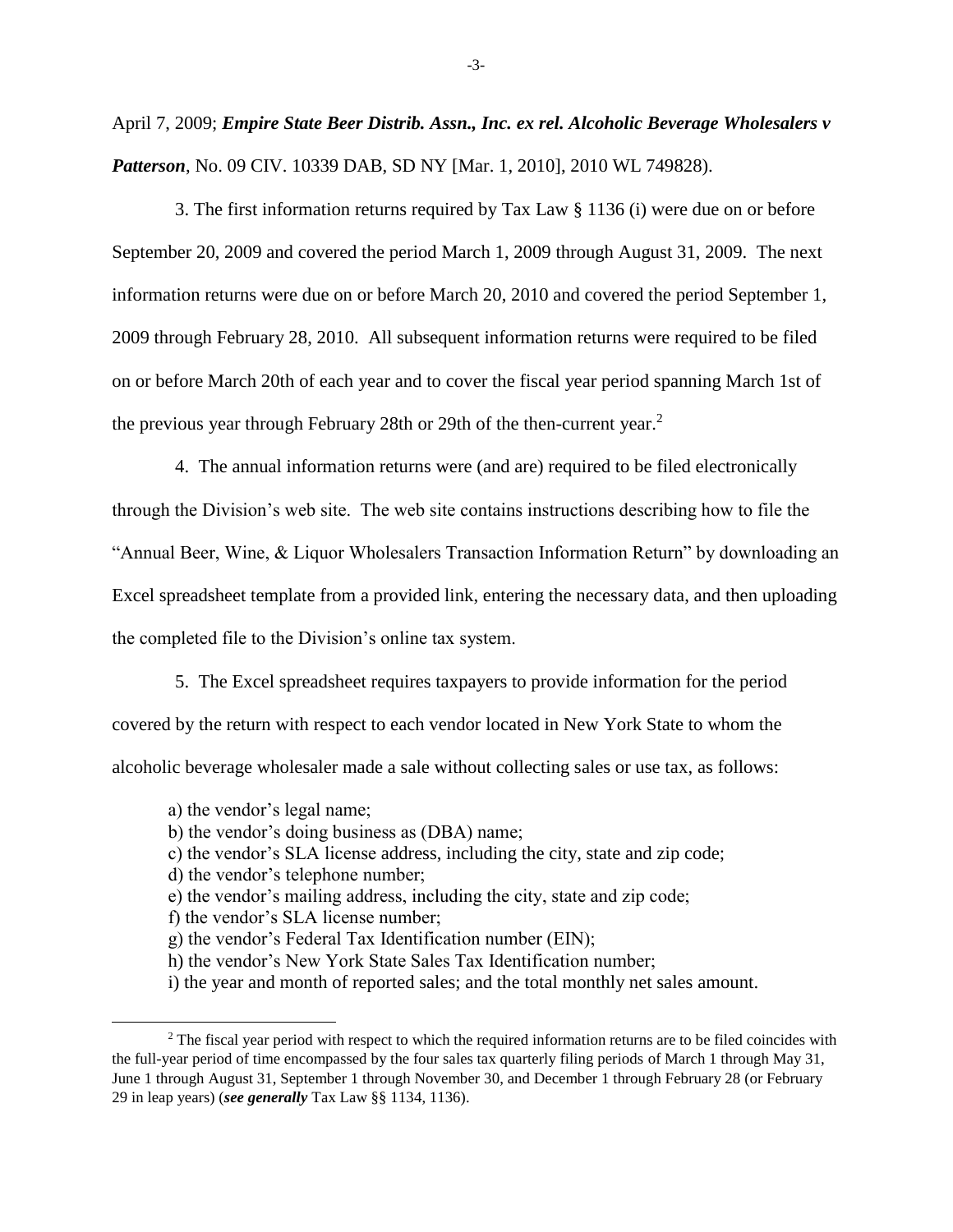6. The Division uses the information returns to review the sale of alcoholic beverages by wholesalers, such as Yonkers, and to determine the accuracy of income and sales tax returns filed, in turn, by vendors to whom such sales are made. Since the information returns only report wholesale alcoholic beverage sales, the information report does not provide the Division with any pertinent information about a wholesaler's overall business, including its sales of nonalcoholic beverages.

7. Yonkers filed the required information returns for the tax periods ended August 31, 2009 and February 28, 2010, which together comprised the initial fiscal cycle for which such returns were required but did not file any subsequent information returns. Upon review, the Division concluded that the initial returns filed by Yonkers appeared to be inaccurate as understating Yonkers' taxable sales.

8. The Division's Audit Investigation Selection Unit reviews information returns. In instances of non-filing, or incorrect filing, of such returns, the Investigation Selection Unit attempts to contact taxpayers who have an information return filing requirement, such as in this case. After review, the Investigation Selection Unit may, as was done here, make audit referrals to the Division's Field Audit Management Unit for its use in determining whether further review procedures, including audit actions, should be undertaken. Such a referral was, in part, the genesis of the field audit undertaken in this case, as described hereinafter.

9. By an audit appointment letter dated April 18, 2013, the Division advised Yonkers that it would be conducting a sales tax audit of Yonkers' business for the period spanning June 1, 2010 through February 28, 2013. This audit, scheduled to commence on May 9, 2013, was undertaken following Yonkers' failures to file information returns, as described above, and in

-4-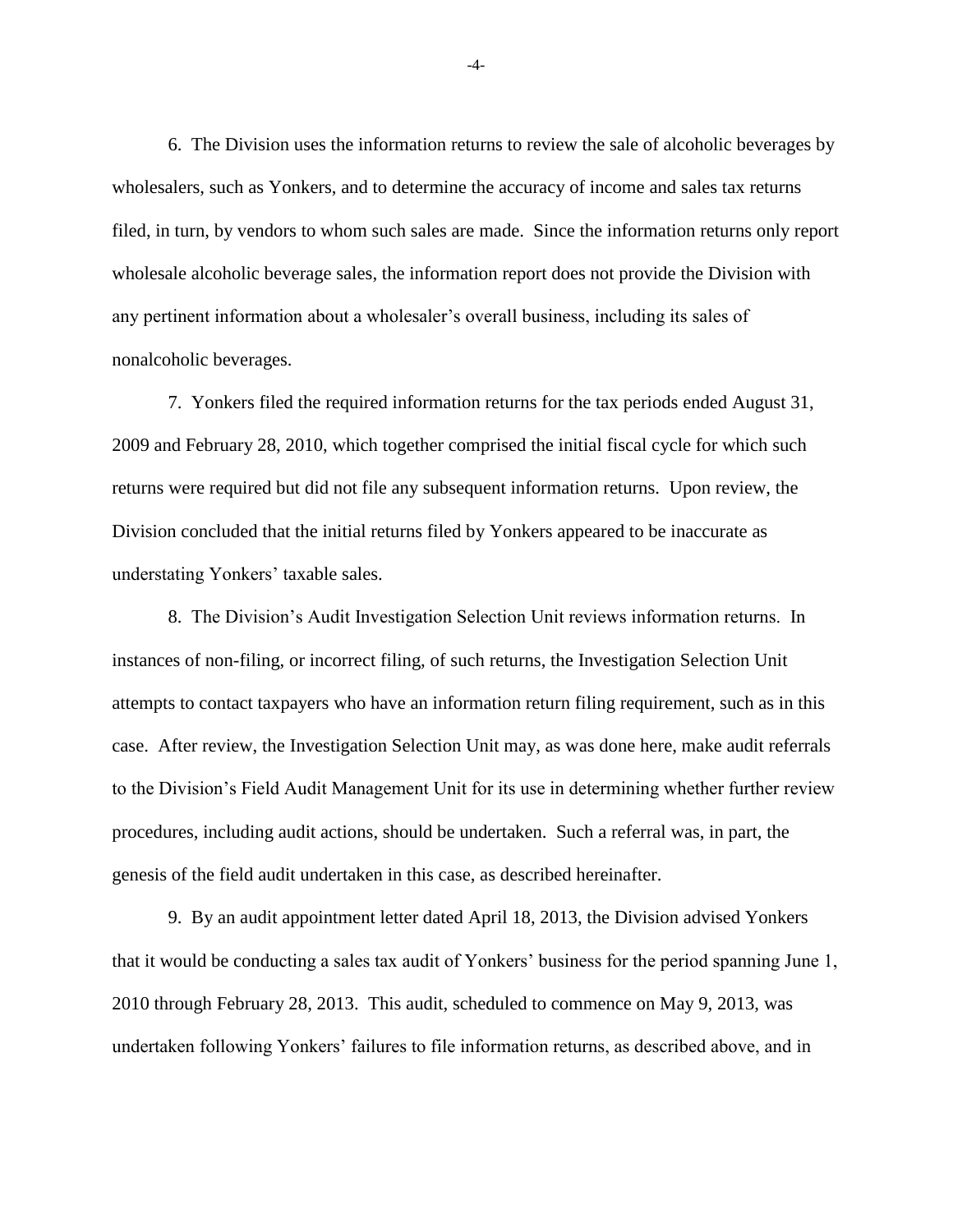light of the Division's review of Yonkers' quarterly sales and use tax returns (forms ST-100) that reported what appeared to be an "unusually" low taxable sales ratio.

10. The foregoing audit appointment letter was accompanied by an Information Document Request (IDR), listing the records required to be available for audit review. This comprehensive list, denominated IDR No. 1, included, but was not limited to, sales invoices, cash receipts journals, cash disbursements journals, cash register tapes, and all exemption documents supporting nontaxable sales (resale, exempt use and exempt organization certificates, and other documentation necessary to prove nontaxable sales).

11. At the July 22, 2013 initial field audit appointment, the only records that Yonkers provided to the auditor were bank statements, federal tax returns and a listing of fixed assets. The auditor reviewed the records provided and left a written request for Yonkers to provide sales invoices, cash register tapes and sales logs, and to have "all resale and other nontaxable certificates attached to each nontaxable sales [sic]." The auditor also specifically requested that Yonkers provide monthly purchase totals for the audit period and advised that Yonkers needed to file the requisite annual information returns. The auditor observed that Yonkers utilized one cash register and that all major credit cards were accepted. The auditor was advised of Yonkers' claim that its retail (taxable) sales were 20 percent of its total sales, and that the remaining 80 percent of its sales were mainly wholesale (nontaxable) sales.

12. No further records were provided by Yonkers. In turn, by a letter dated June 2, 2014, the Division advised Yonkers that it was expanding the period covered by the sales tax audit to include the period spanning March 1, 2013 through February 28, 2014. This letter was accompanied by IDR No. 2, identical to IDR No. 1 and likewise specifying the records Yonkers was obligated to provide for the expanded audit period.

-5-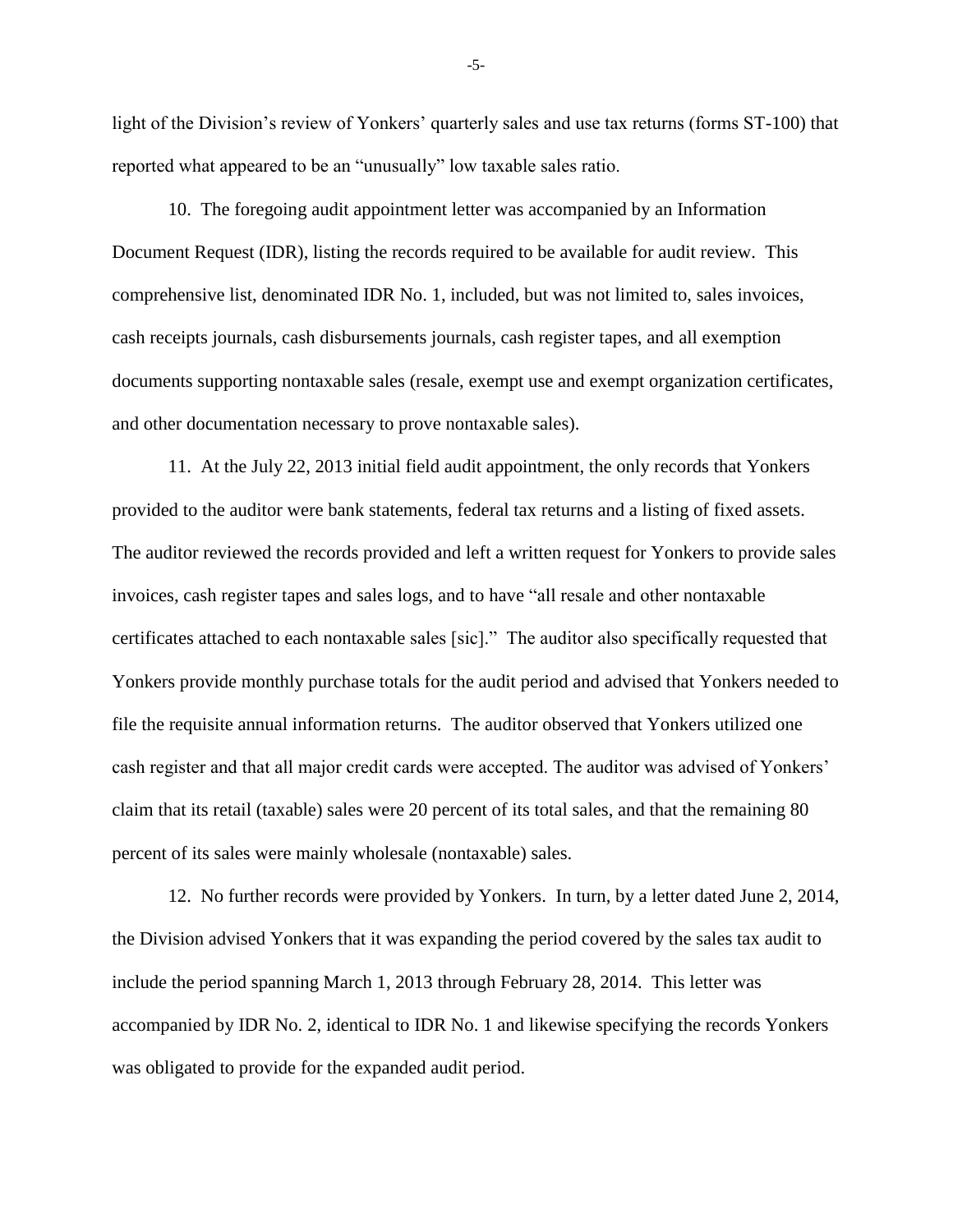13. During the course of the audit, the Division's auditor made several requests for documents, including requests for records substantiating Yonkers' claimed nontaxable sales. By a letter dated November 25, 2014, the auditor specifically advised Yonkers that no records in addition to those initially provided (*see* finding of fact 11) had been supplied, including records to substantiate nontaxable sales. The auditor again requested records in substantiation of Yonkers' sales, and attached IDR No. 3, once more specifying the records necessary for review, and requesting that the same be provided by December 19, 2014. Subsequent letters, dated January 13, 2015 and January 29, 2015, again requesting records, were sent to Yonkers by the auditor. The January 29, 2015 letter specified that the requested records must be provided by February 9, 2015.

14. By a responding letter dated January 30, 2015, Yonkers stated that records would be provided "to demonstrate that its taxable ratio is de miminis [sic], as compared to its overall sales."

15. On June 3, 2015, the auditor received certain records from Yonkers, including sales tax returns, a general ledger, a cash disbursements journal, bank statements, a chart of accounts for the audit period, federal corporate income tax returns and New York State corporate franchise tax returns for the years 2010 through 2013, and some SLA certificates pertaining to Yonkers' customers. However, as noted in the auditor's log and confirmed in a July 8, 2015 letter, no detailed sales information, cash register tapes or sales invoices were provided, and none of the required information returns were filed. As a consequence, the Division advised Yonkers that its records were not adequate for purposes of conducting an audit or verifying Yonkers' claimed nontaxable sales.

-6-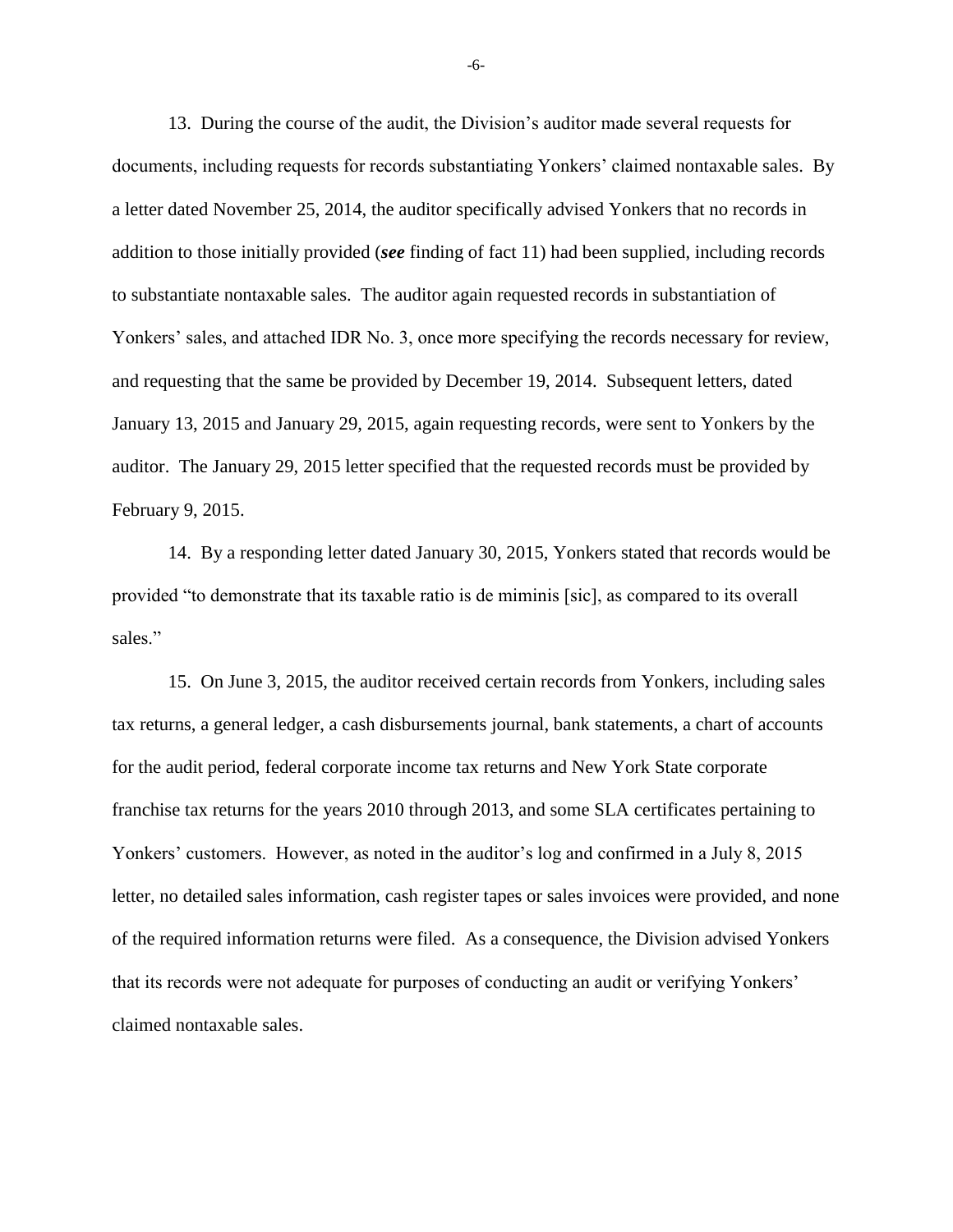16. By a letter dated October 28, 2015, the Division advised Yonkers that the audit was completed, stating as follows:

"During our audit, we reviewed the audit area pertaining to your sales and fixed asset acquisitions. We have found that you owe additional tax, as a result of errors you made in recordkeeping and reporting sales. An accounting system that records accurately and adequately all sales transaction (taxable and nontaxable) with an audit trail must be maintained and presented for review when requested. Furthermore, any other NYS taxes as well as information reporting returns that are required should be addressed by you promptly in compliance with reporting requirements. By correcting these errors in future filings, you may avoid having to pay additional tax, penalty, and interest."

17. In response, Yonkers again asserted that its retail sales were 20% of its total sales, and that the other 80% of its total sales were wholesale sales. Yonkers attempted to substantiate its claimed nontaxable sales by providing copies of some exempt sale certificates and wholesale liquor licenses. However, the documents submitted did not include any information specifying the dollar amounts or quantities of goods sold to any of the purchasers, either as wholesale sales or as sales to otherwise claimed exempt purchasers, such that the same could be verified as nontaxable sales.

18. As noted, Yonkers filed the required information returns for the initial filing periods ended August 31, 2009 and February 28, 2010 (*see* finding of fact 7). Each of those two information returns filed by Yonkers provided data as to the dollar amounts of Yonkers' reported monthly sales to third party purchasers, and those purchasers' respective names, addresses, individual SLA license numbers, and New York State Sales Tax identification numbers. No information returns were filed by Yonkers subsequent to the foregoing initial filings.

19. The Division compiled a schedule of Yonkers' own purchases of alcoholic beverages from third parties for the years 2009 through 2016, as reported to the Division by third party vendors.

-7-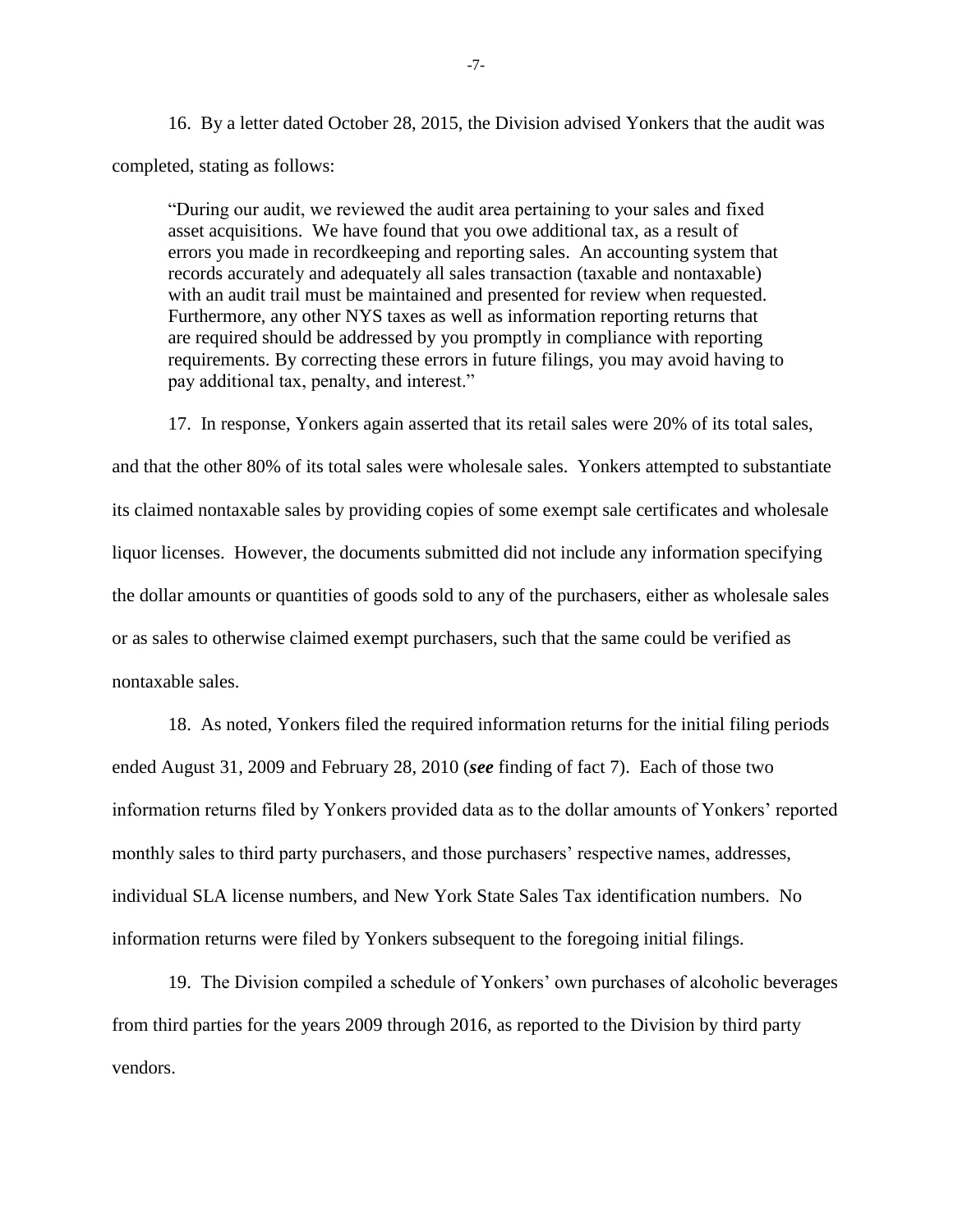20. The Division then compared Yonkers' purchases, as compiled above, to taxable sales as reported on Yonkers' sales and use tax returns for the same period (March 2009 through February 2016), as a means of estimating Yonkers' claimed nontaxable sales for the noted period. In turn, the Division compared the foregoing estimate of Yonkers' claimed nontaxable sales with its third party sales, as reflected on the two information returns that were filed, as well as for the subsequent periods during which such information returns were not filed.<sup>3</sup> For the periods reviewed, the Division's calculations reflect unaccounted-for sales in the amount of approximately \$92,944,858.00. It appears to be Yonkers' position that all of such sales are nontaxable sales.

21. In calculating tax due on audit, the Division accepted Yonkers' gross sales, as reported, but was unwilling to accept Yonkers' estimated taxable ratio without proof in substantiation of the portion of its gross sales that were claimed as nontaxable sales, i.e., the difference between Yonkers' reported gross sales and reported taxable sales. It is these claimed nontaxable sales that the Division has held subject to tax.

22. As a consequence of its audit, the Division issued:

l

- one notice of determination (Notice No. L-043574844), dated August 26, 2015, assessing sales and use taxes, penalties,<sup>4</sup> and interest against Yonkers;
- one notice of determination (Notice No. L-043579134), dated August 27, 2015, assessing sales and use taxes, penalties and interest, as above, against Richard McDine, as a person under a duty and responsibility to collect and remit sales and use taxes and file required returns on behalf of Yonkers, pursuant to Tax Law §§ 1131 (1) and 1133 (a);<sup>5</sup>

<sup>5</sup> At the commencement of proceedings, petitioner Richard McDine conceded that he was not contesting his status as a person who was under a duty and responsible to collect and remit sales and use taxes and file required

-8-

<sup>&</sup>lt;sup>3</sup> For many of the reporting periods, Yonkers' reported third party sales were zero, since Yonkers did not file information returns for those periods.

<sup>4</sup> Penalties were assessed under Tax Law § 1145 (a) (1) (i), for failure to file a return or pay over any sales or use tax, and Tax Law  $\S 1145$  (a) (1) (vi), for the omission of an amount that is in excess of 25 percent of the total amount of tax required to be shown on a return.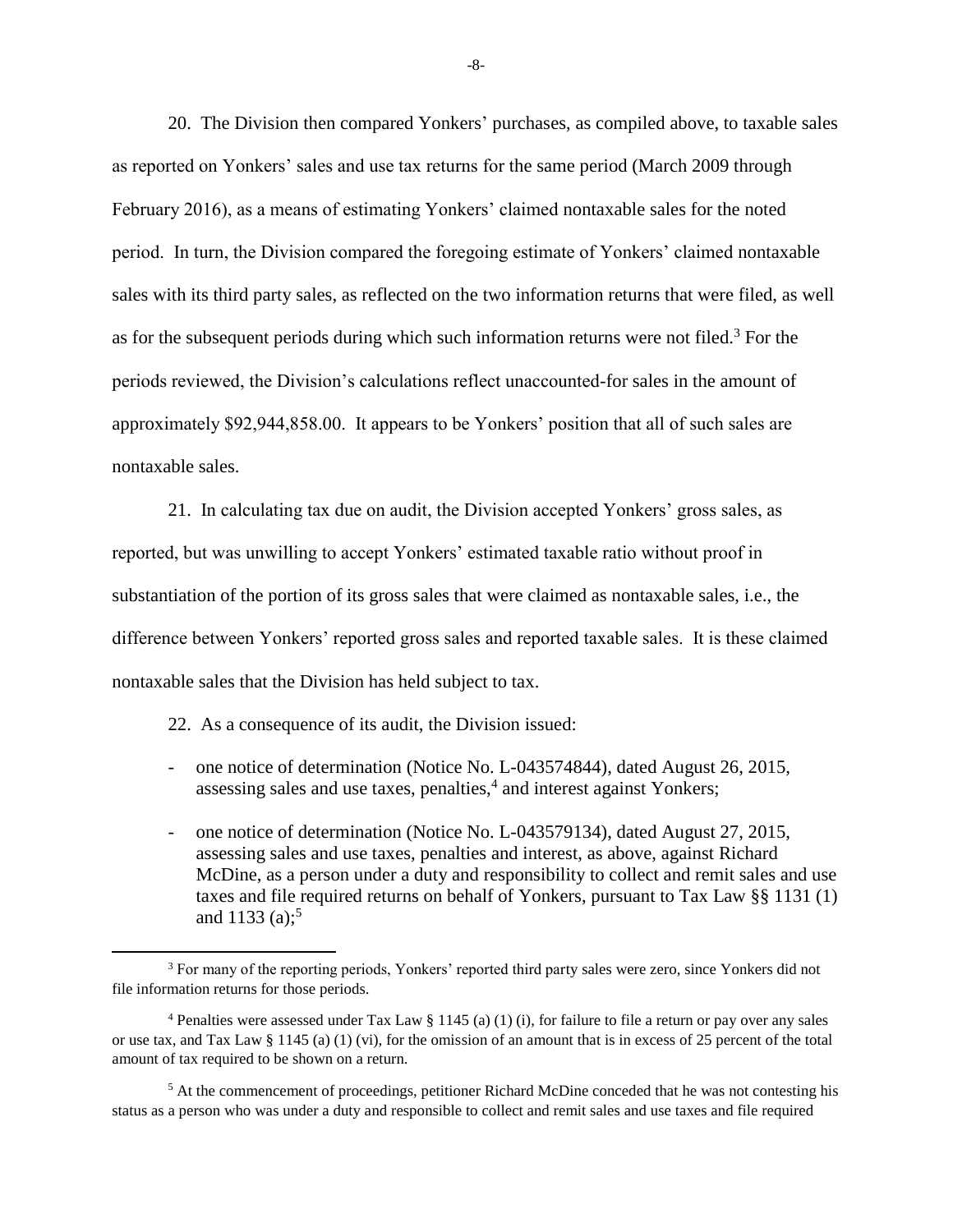- two notices of determination (Notice Nos. L-042498527 and L-045268175), both dated March 11, 2015, assessing penalties against Yonkers for failure to have filed the required annual information returns pursuant to Tax Law § 1136 (i),
- one notice of proposed revocation of a license, permit or registration, dated August 18, 2016, against Yonkers.

| Petitioner | DTA No. | Assessment No. | Period             | Amount <sup>6</sup>    |
|------------|---------|----------------|--------------------|------------------------|
| Yonkers    | 827554  | L-043574844    | $6/1/10 - 2/28/14$ | \$5,274,013.38         |
| R. McDine  | 827616  | L-043579134    | $6/1/10 - 2/28/14$ | \$4,235,903.49         |
| Yonkers    | 827276  | L-042498527    | $3/1/13 - 2/28/14$ | \$10,000.00            |
| Yonkers    | 828078  | L-045268175    | $3/1/15 - 2/29/16$ | \$10,000.00            |
| Yonkers    | 827931  |                | 8/18/16            | Proposed<br>Revocation |

23. The foregoing notices at issue herein are summarized as follows:

24. Yonkers did not file any of the required information returns other than those that it filed initially, i.e., for the tax periods ended August 31, 2009 and February 28, 2010. As a result of Yonkers' failure to file information returns for the noted subsequent periods, the Division determined and assessed penalty in the amount of \$10,000.00 for the periods ended February 28, 2014 and February 29, 2016, pursuant to Tax Law §§ 1136 (i) and 1145 (i).

 $\overline{\phantom{a}}$ 

returns on behalf of Yonkers. The dollar amount of the assessment against Mr. McDine is less than the dollar amount of the assessment against Yonkers because the Division did not obtain waivers extending the statute of limitations on assessment, with respect to Mr. McDine, that covered the entire audit period. While the assessment as originally issued against Mr. McDine did include the full amount assessed against Yonkers, that amount was subsequently reduced by conciliation order (CMS No. 267821) to reflect the shorter available period of assessment pertaining to Mr. McDine.

<sup>&</sup>lt;sup>6</sup> The dollar amounts set forth do not include penalties and interest with respect to DTA Nos. 827554 and 827616, and do not include interest with respect to DTA Nos. 827276 and 828078. Yonkers was afforded appropriate reductions in the Division's audit calculations for vendor collection credits and for sales tax paid with its returns as filed.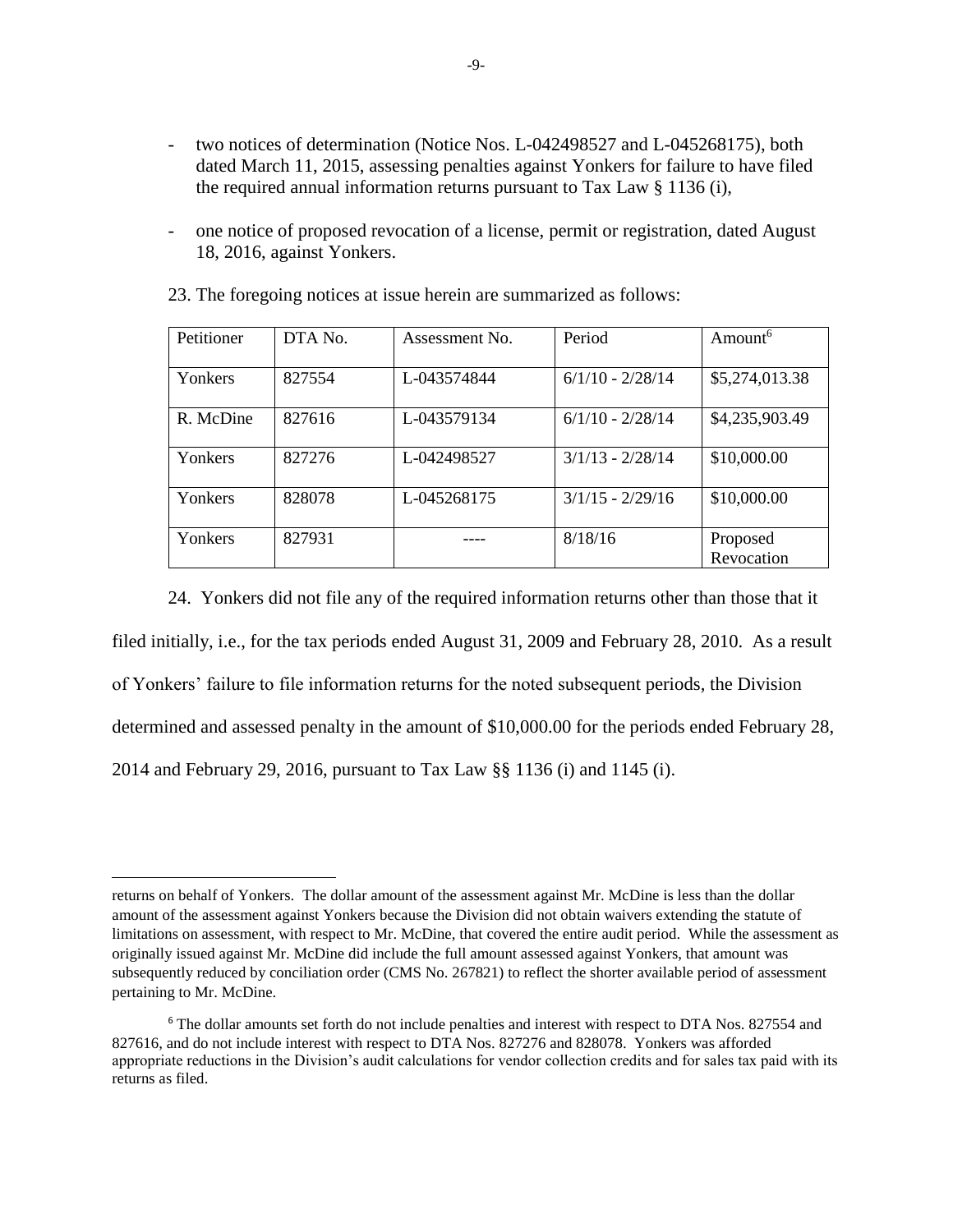25. By a letter dated October 26, 2015, the Division advised Yonkers of its intent to commence the process of revoking Yonkers' certificate of authority unless the required annual information returns for the fiscal year spanning March 1, 2010 through February 28, 2011, and for the same fiscal year period for the ensuing years 2011 through 2015, were filed by November 30, 2015.

26. The Division's notice of proposed revocation of sales tax certificate of authority states that revocation is required pursuant to Tax Law  $\S 1134$  (a) (4) (A) because "[y]ou have willfully failed to file a New York State sales tax return as required by the Tax Law."

27. At the hearing, Yonkers' representative made a general assertion that computer problems might have prevented the filing of the required information returns but presented no evidence in support of this assertion.

## *THE DETERMINATION OF THE ADMINISTRATIVE LAW JUDGE*

The Administrative Law Judge began his determination by quoting the relevant sections of the Tax Law requiring that alcohol beverage wholesalers file annual information returns. The Administrative Law Judge noted that Yonkers did not dispute that it failed to file such returns after the first annual cycle.

The Administrative Law Judge next addressed the audit methodology and stated that it was well-established that the Division can estimate sales tax due from available information where a taxpayer has not filed a sales tax return or where such return is found to be incorrect or insufficient. The Administrative Law Judge described the attempts made by the Division to obtain the information needed for a complete audit and its unheeded requests that Yonkers file the required information returns, resulting in the disallowance of Yonkers' claimed nontaxable sales. The Administrative Law Judge observed that Yonkers ultimately bore the burden of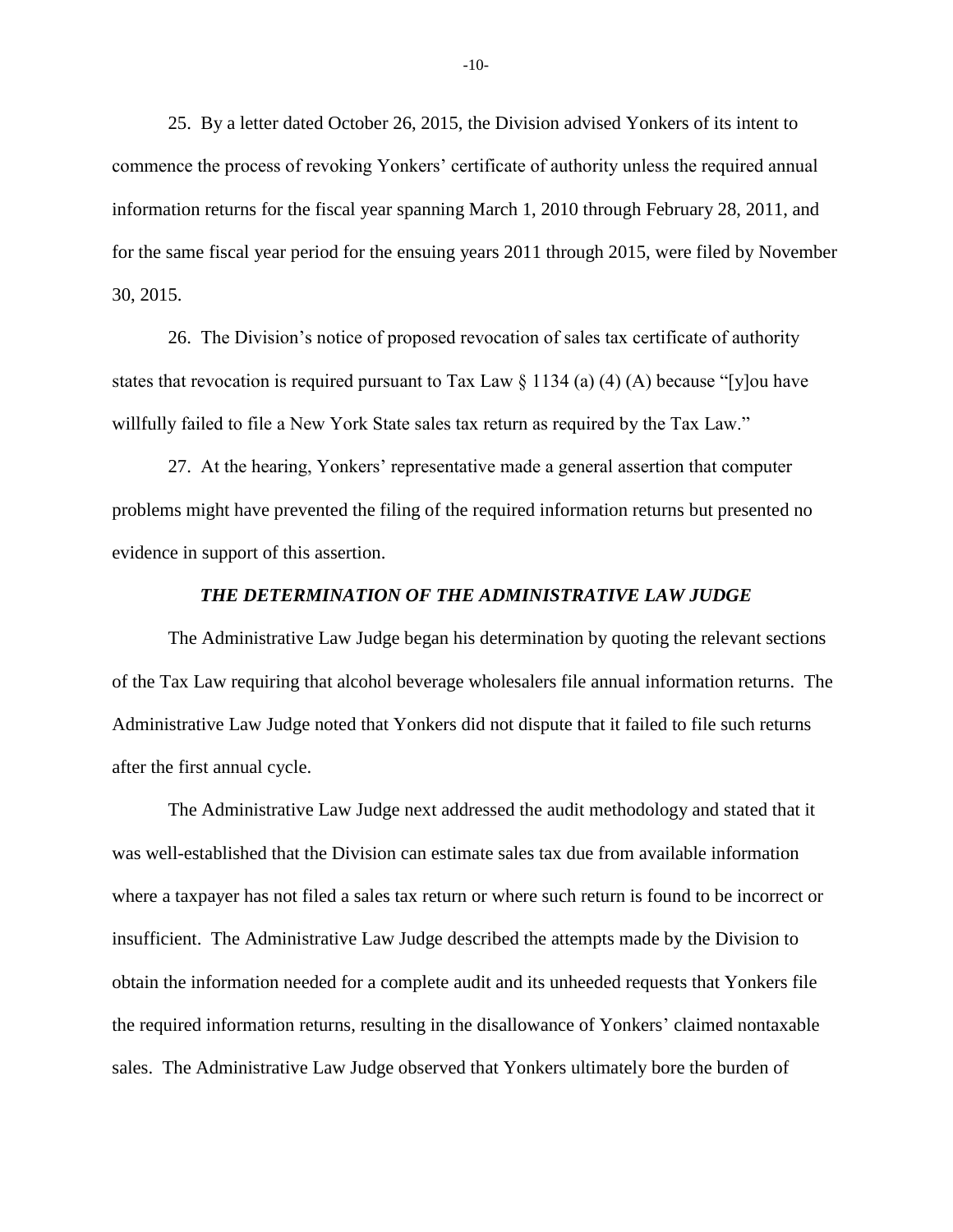proving that the tax assessed was erroneous. According to the Administrative Law Judge, Yonker's claim that 80% of its sales were nontaxable was unsupported by the evidence, although Yonkers had the opportunity to provide additional documents and witnesses at the hearing to support this claim. The Administrative Law Judge concluded that under such circumstances, the Division's audit method and result should be upheld.

Turning to the question of penalties, the Administrative Law Judge described the penalties provided for underreporting and failure to file sales tax returns under the Tax Law. The Administrative Law Judge noted that the Division assessed penalties against petitioners due to Yonkers' failure to provide the information required to be shown on the information returns and failure to file the same. The Administrative Law Judge observed that where the number of individual failures could not be discerned, the Tax Law provides that the Division may estimate the number of failures for purposes of computing the penalties. The Administrative Law Judge concluded that, considering the number of transactions, volume of sales, and value of claimed nontaxable sales, it was reasonable for the Division to assess the maximum penalty in this instance and thus the penalties imposed should be sustained.

Lastly, the Administrative Law Judge addressed the proposed revocation of Yonkers' certificate of authority. The Administrative Law Judge considered Yonkers' failure to file the requested information returns even after being requested to do so by the Division. The Administrative Law Judge concluded that Yonkers' failure to file was knowing, deliberate and voluntary, considering that it had complied with the requirement in the first fiscal cycle, and thus constituted a willful failure that supported the Division's notice of proposed revocation. The Administrative Law Judge sustained the notice of proposed revocation of Yonkers' certificate of authority as well as the notices of determination assessing tax and additions.

-11-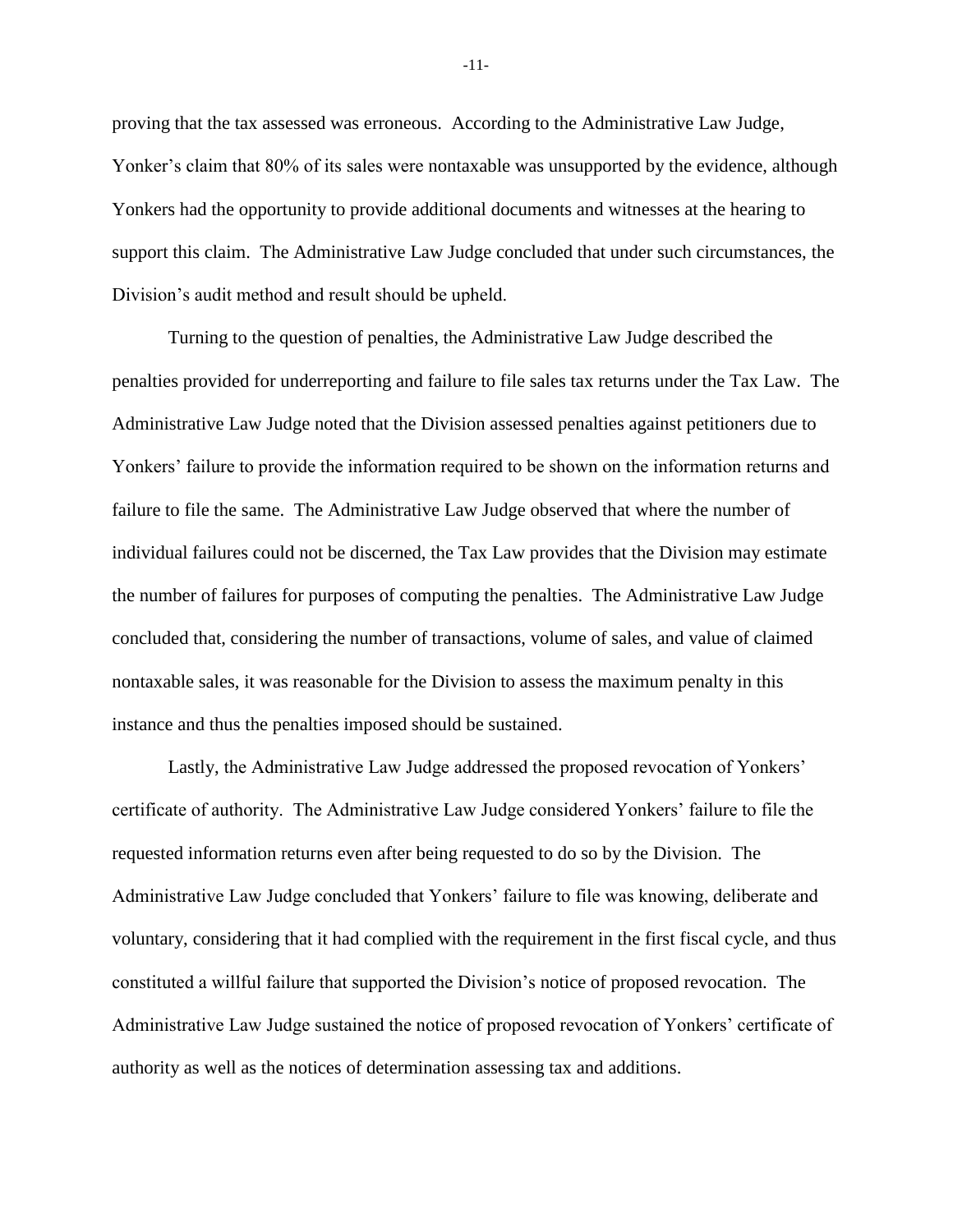#### *ARGUMENTS ON EXCEPTION*

On exception, petitioners argue that the Division's determination of tax for the periods at issue was arbitrary and capricious because the audit method was flawed. Petitioners claim that the Division failed to design a test to reasonably reflect the taxes due. Petitioners maintain that the Division should accept Yonkers' claimed nontaxable sales amounts due to Yonkers' good faith as exhibited by its historical tax reporting compliance. Petitioners argue that Mr. McDine is an unsophisticated user of electronic records and should not be held responsible where the Division failed to provide technical support for filing the new information returns. Petitioners also argue that penalties should be abated because they made a good faith effort to comply with the new reporting requirements.

The Division argues that the Administrative Law Judge correctly determined all the issues in his determination and urges this Tribunal to affirm the same without modification. The Division posits that Yonkers' failure to file information returns was willful. The Division disputes petitioners' contention that Yonkers was unsophisticated and points out that templates and directions for filing the returns were available. The Division argues that it was not compelled to accept Yonkers' stated taxable/nontaxable sales ratio and was entitled to utilize an estimated audit method where Yonkers failed to produce records. The Division also argues that Yonkers has failed to establish any reasonable cause for its failures to file the information returns here at issue and thus penalties should not be abated.

#### *OPINION*

We begin our decision by considering petitioners' argument that the Division's assessment of additional sales tax was improper or erroneous because the Division's audit methodology was not reasonably calculated to reflect the amount of tax due. Specifically,

-12-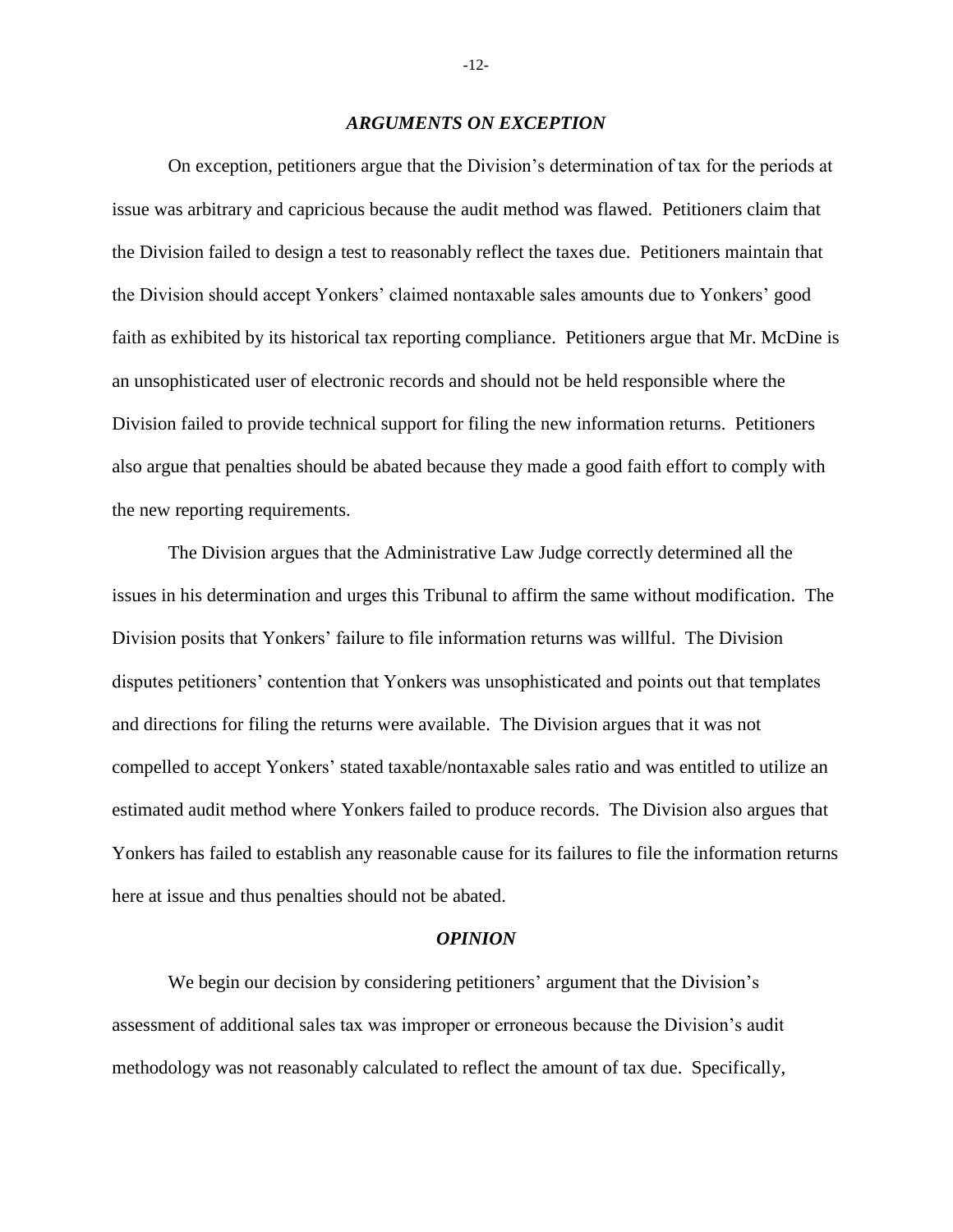petitioners argue that the determinations of sales tax and additions contained in the notices of determination issued at the conclusion of the audit were arbitrary and capricious because the Division did not employ a reasonable audit methodology for Yonkers. We note that the record contains numerous requests by the Division for Yonkers to file the required information returns and submit records that would substantiate Yonkers' claimed taxable sales ratio. However, Yonkers chose not to submit documents or the requested information to the auditor.

When a return has not been filed or is incorrect or insufficient, the Division may determine the amount of tax due from available information, and such determinations may be estimated (Tax Law § 1138). It is well established that in order to determine the adequacy of a taxpayer's records for an audit, the Division must request and examine the taxpayer's books and records (*Matter of Your Own Choice, Inc.*, Tax Appeals Tribunal, February 20, 2003). The purpose of such examination is to determine whether such records are, in fact, so insufficient that it is "virtually impossible to verify taxable sales receipts and conduct a complete audit" (*id.*, *quoting Matter of Chartair, Inc. v State Tax Commn.*, 65 AD2d 44 [3d Dept 1978]).

It is the Division's duty to select a method of audit reasonably calculated to reflect the taxes due (*Matter of W.T. Grant Co. v Joseph*, 2 NY2d 196, 206 [1957], *cert denied* 355 US 869 [1957]), while petitioners bear the burden of showing that the audit methodology is unreasonable (*Matter of Surface Line Operators Fraternal Org. v Tully*, 85 AD2d 858 [3d Dept 1981]; *Matter of Cousins Serv. Sta., Inc.*, Tax Appeals Tribunal, August 11, 1988). Where, as here, a taxpayer fails to provide complete and accurate records of its sales as required by Tax Law § 1135, the Division is under no obligation to guess what portion of the taxpayer's sales would be nontaxable (*see* Tax Law § 1132 [c]; *see also Matter of Meyer v State Tax Commn.*, 61 AD2d 223, 228 [3d Dept 1978], *lv denied* 44 NY2d 645 [1978]).

-13-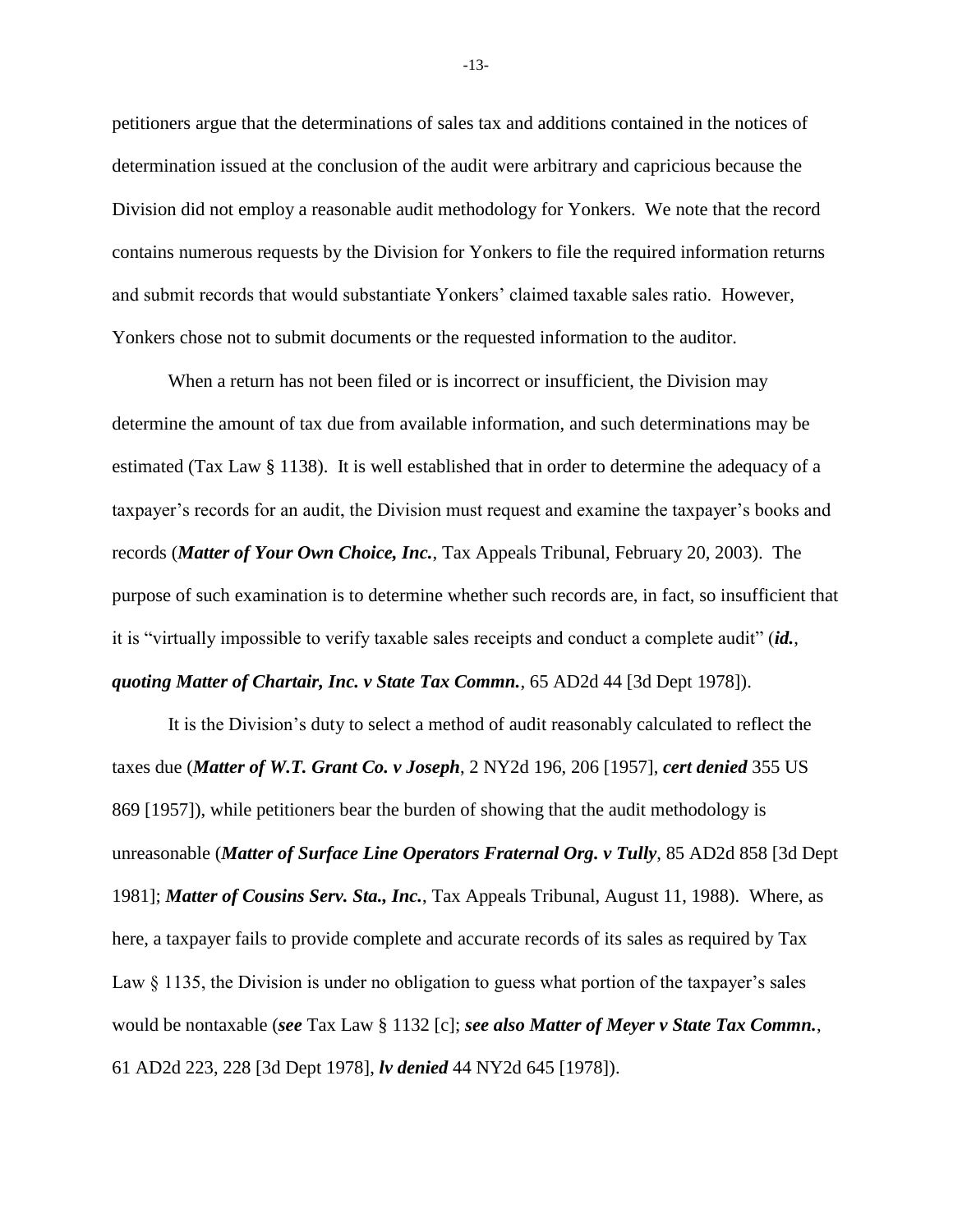The Division calculated Yonkers' nontaxable sales by 1) accepting Yonkers' taxable sales as reported; 2) comparing these sales to Yonkers' purchases (as shown by third-party records) to estimate Yonkers' nontaxable sales; and 3) comparing such estimate of Yonkers' claimed nontaxable sales with third-party sales as reported on the information returns (using zero for third-party sales for periods where no returns were filed). We find that, under circumstances where the taxpayer has failed to provide sales records adequate for complete audit, it was not unreasonable for the Division to estimate nontaxable sales in such a manner. Ultimately, Yonkers could not show that the audit methodology employed was unreasonable where it failed to provide records it was under a statutory duty to maintain (*see* Tax Law § 1135).

Petitioners also argue on exception that the penalties imposed for its failures to file the information returns here at issue should be abated due to reasonable cause. Penalties under Tax Law § 1145 (i) shall be abated if such failures to file are entirely due to reasonable cause and not willful neglect (*see* Tax Law § 1145 [i] [4]; *see also Matter of Philip Morris*, Tax Appeals Tribunal, April 29, 1993; *Matter of MCI Telecom. Corp.*, Tax Appeals Tribunal, January 16, 1992, *confirmed* 193 AD2d 978 [3d Dept 1993]; *see also* 20 NYCRR 3000.15 [d] [5]).

The penalties here at issue were imposed due to Yonkers' failure to file information returns required by Tax Law § 1136 (i), which provides, in pertinent part:

"(1) The following persons must file, in addition to any other return required by this chapter, annual information returns with the commissioner providing the information specified below about their transactions with vendors, hotel operators, and recipients of amusement charges:

\* \* \*

(C) Every wholesaler, as defined by section three of the alcoholic beverage control law, if it has made a sale of an alcoholic beverage, as defined by section four hundred twenty of this chapter, without collecting sales or use tax during the period covered by the return, except (i) a sale to a person that has furnished an exempt organization certificate to the wholesaler for that sale; or (ii)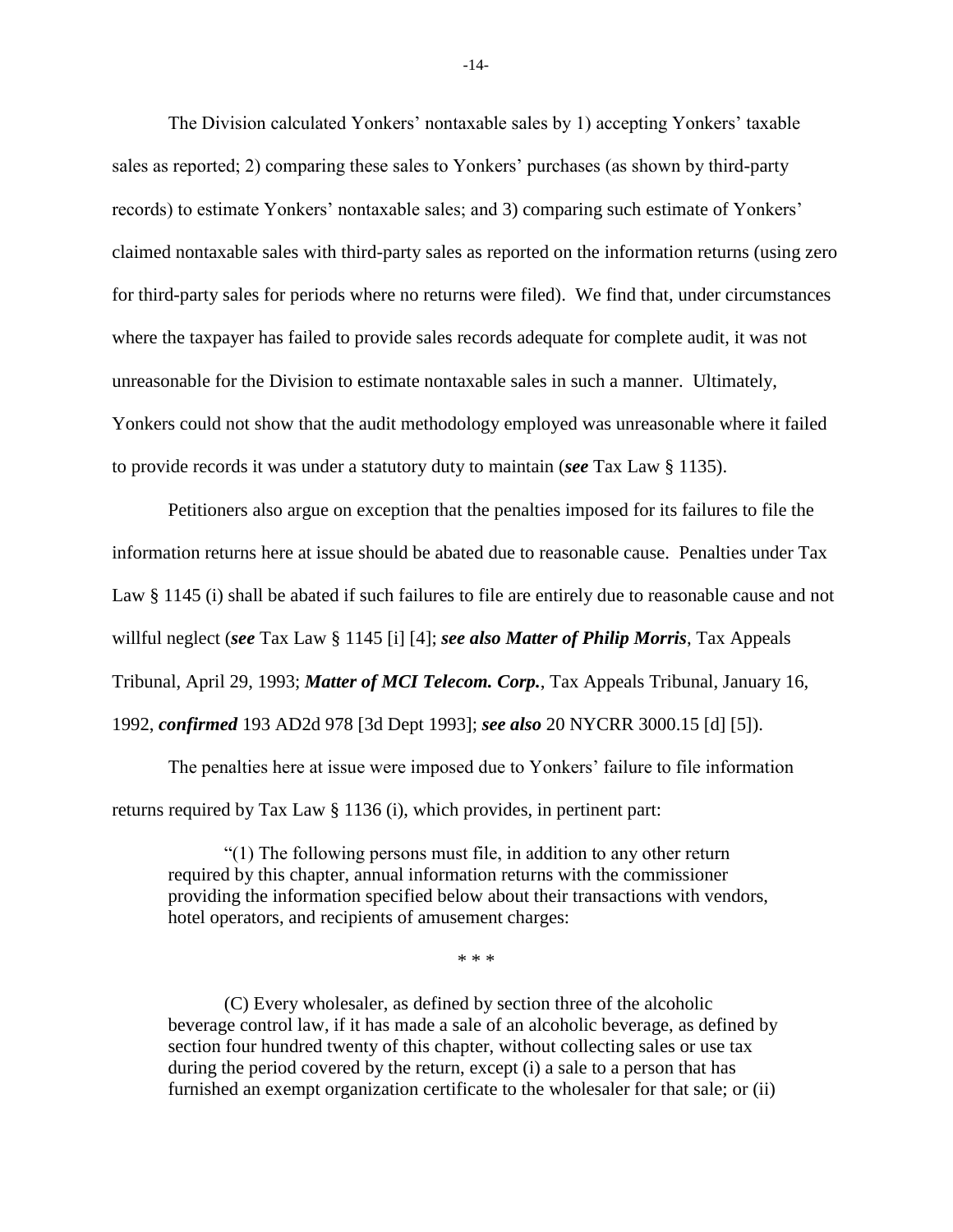a sale to another wholesaler whose license under the alcoholic beverage control law does not allow it to make retail sales of the alcoholic beverage. For each vendor, operator, or recipient to whom the wholesaler has made a sale without collecting sales or compensating use tax, the return must include the total value of those sales made during the period covered by the return (excepting the sales described in clauses (i) and (ii) of this subparagraph) and the vendor's, operator's or recipient's state liquor authority license number, along with the information required by paragraph two of this subdivision . . . .

(2) The returns required by paragraph one of this subdivision must also include, for each vendor, operator, or recipient about whom information is required to be reported under such paragraph, the name and address, and the certificate of authority or federal identification number, and any other information required by the commissioner. The commissioner may, in the commissioner's discretion, require the reporting of less than all the information otherwise required to be reported by this paragraph and paragraph one of this subdivision . . . .

\* \* \*

(3) The returns required by paragraph one of this subdivision must be filed annually on or before March twentieth and must cover the four sales tax quarterly periods immediately preceding such date. Notwithstanding section three hundred five of the state technology law or any other law to the contrary, the returns must be filed electronically in the manner prescribed by the commissioner.

(4) Any person required to file a return under paragraph one of this subdivision must, on or before March twentieth, give to each vendor, operator, or recipient about whom information is required to be reported in the return the information pertaining to that person. The commissioner may prescribe a form to be used to provide the information required to be given by this paragraph.

(5) Nothing in this subdivision is to be construed to limit the persons from whom the commissioner can secure information or the information the commissioner can require from those persons pursuant to the commissioner's authority under section eleven hundred forty-three of this part or any other provision of law."

The fact that Yonkers failed to file the information returns required by Tax Law § 1136

after the initial reporting cycle is not in dispute. Petitioners assert that Mr. McDine was an

unsophisticated user of electronic records and the Division failed to provide technical support for

filing the information returns. We do not find this argument compelling, especially given that

Yonkers successfully filed two information returns during the initial reporting cycle (*see* finding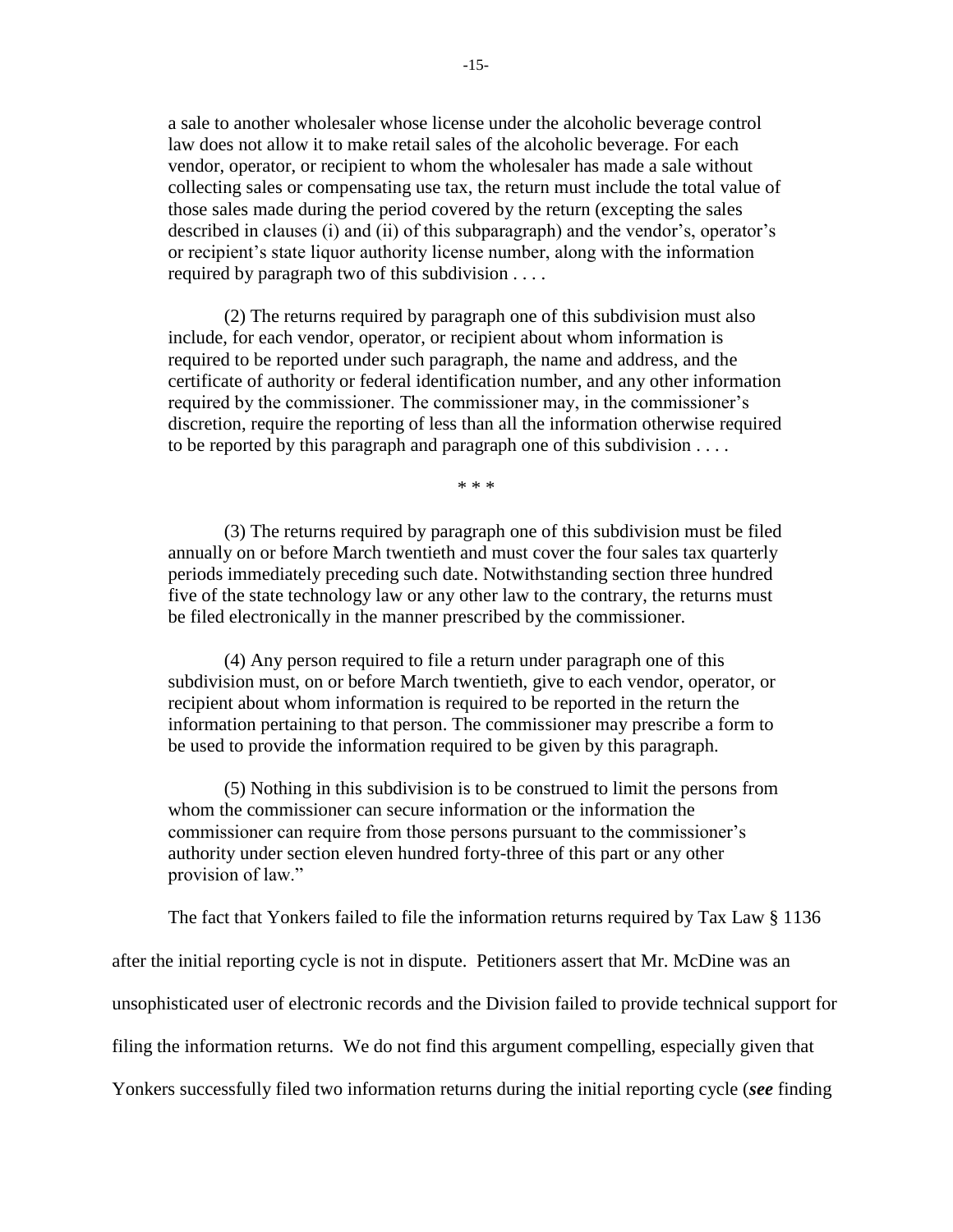of fact 7). Notwithstanding an unsubstantiated claim made at the hearing below and maintained on exception regarding a change of the internet address at which the information returns should be uploaded, the record is silent as to what difficulties Yonkers encountered in attempting to file these information returns after successfully filing the first two. Although petitioners argue that Yonkers' history of compliance in filing its sales tax returns should be a mitigating factor, we do not see how this fact demonstrates reasonable cause and not willful neglect of Yonkers' new filing obligations under the Tax Law (*see e.g. Matter of Ross-Viking Mdse. Corp. v Tax Appeals Trib. of State of N.Y.*, 188 AD2d 698 [3d Dept 1992]). For these reasons, we agree with the Administrative Law Judge that petitioners have not shown that Yonkers' failure to file the information returns was entirely due to reasonable cause and not willful neglect and thus

sustain the penalties imposed pursuant to Tax Law § 1145.

Lastly, we address the proposed revocation of Yonkers' sales tax certificate of authority.

Tax Law § 1134 (a) (4) (A) provides, in relevant part:

"Where a person who holds a certificate of authority (i) willfully fails to file a report or return required by this article, (ii) willfully files, causes to be filed, give or causes to be given a report, return, certificate or affidavit required under this article which is false . . . (iv) willfully fails to prepay, collect, truthfully account for or pay over any tax imposed under this article or pursuant to the authority of article twenty-nine of this chapter . . . the commissioner may revoke or suspend such certificate of authority and all duplicates thereof."

Considering Yonkers' undisputed failures to file the information returns required by Tax Law § 1136, even after being prompted to do so by the Division, taken together with Yonkers' demonstrated ability to file such returns on two occasions, we agree with the Administrative Law Judge that Yonkers' continued failure to file the required information returns was knowing, deliberate and voluntary and therefore constitutes a willful failure to file a required return. We thus sustain the Division's notice of revocation of Yonkers' sales tax certificate of authority.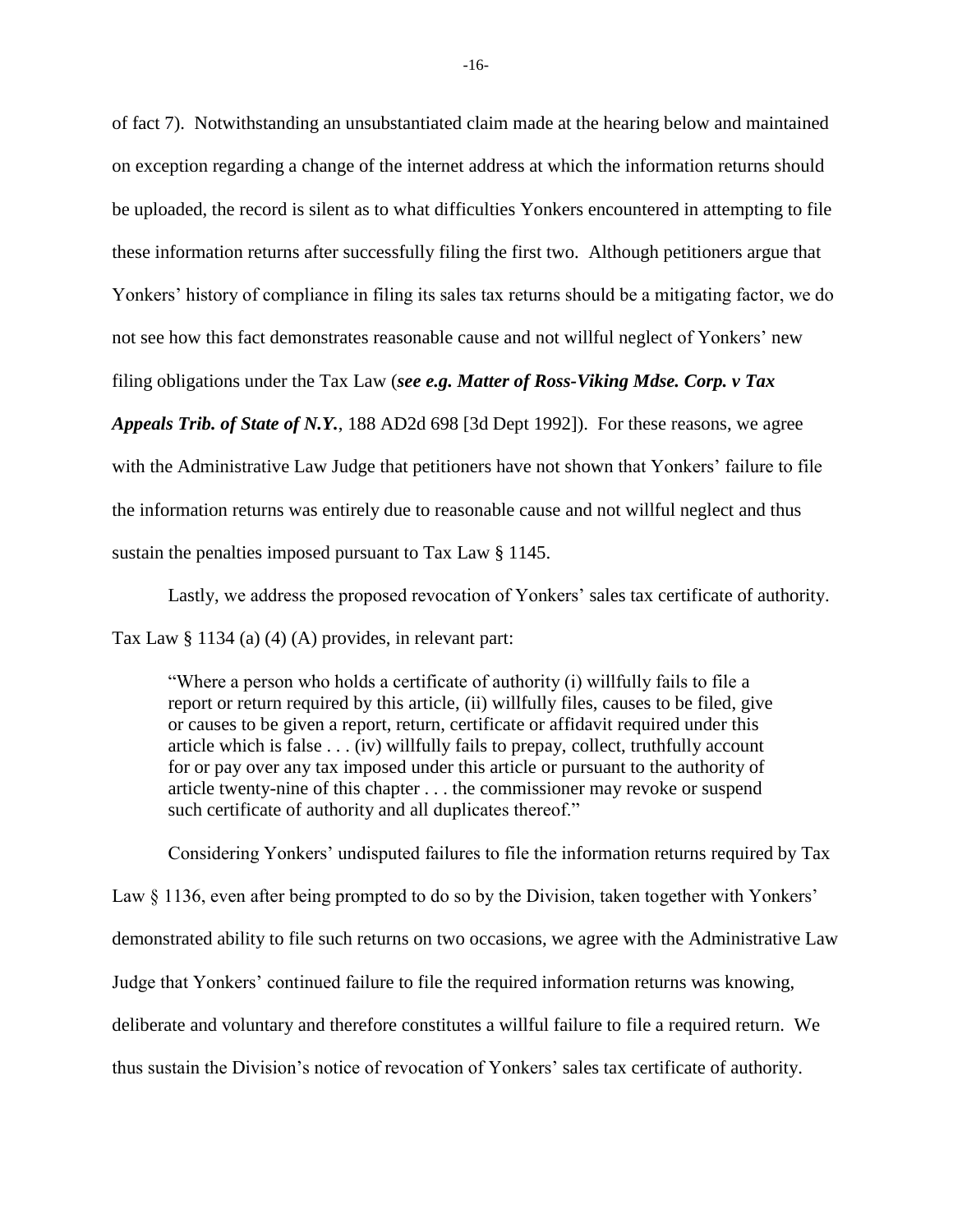Accordingly, it is ORDERED, ADJUDGED and DECREED that:

1. The exception of Yonkers Wholesale Beer Distributors, Inc. and Richard McDine is denied;

2. The determination of the Administrative Law Judge is affirmed;

3. The petitions of Yonkers Wholesale Beer Distributors, Inc. and Richard McDine are denied;

4. The notices of determination, dated August 26, 2015, August 27, 2015, and March 11, 2015, are sustained; and

5. The notice of proposed revocation of a license, permit or registration, dated August 18, 2016, is sustained.